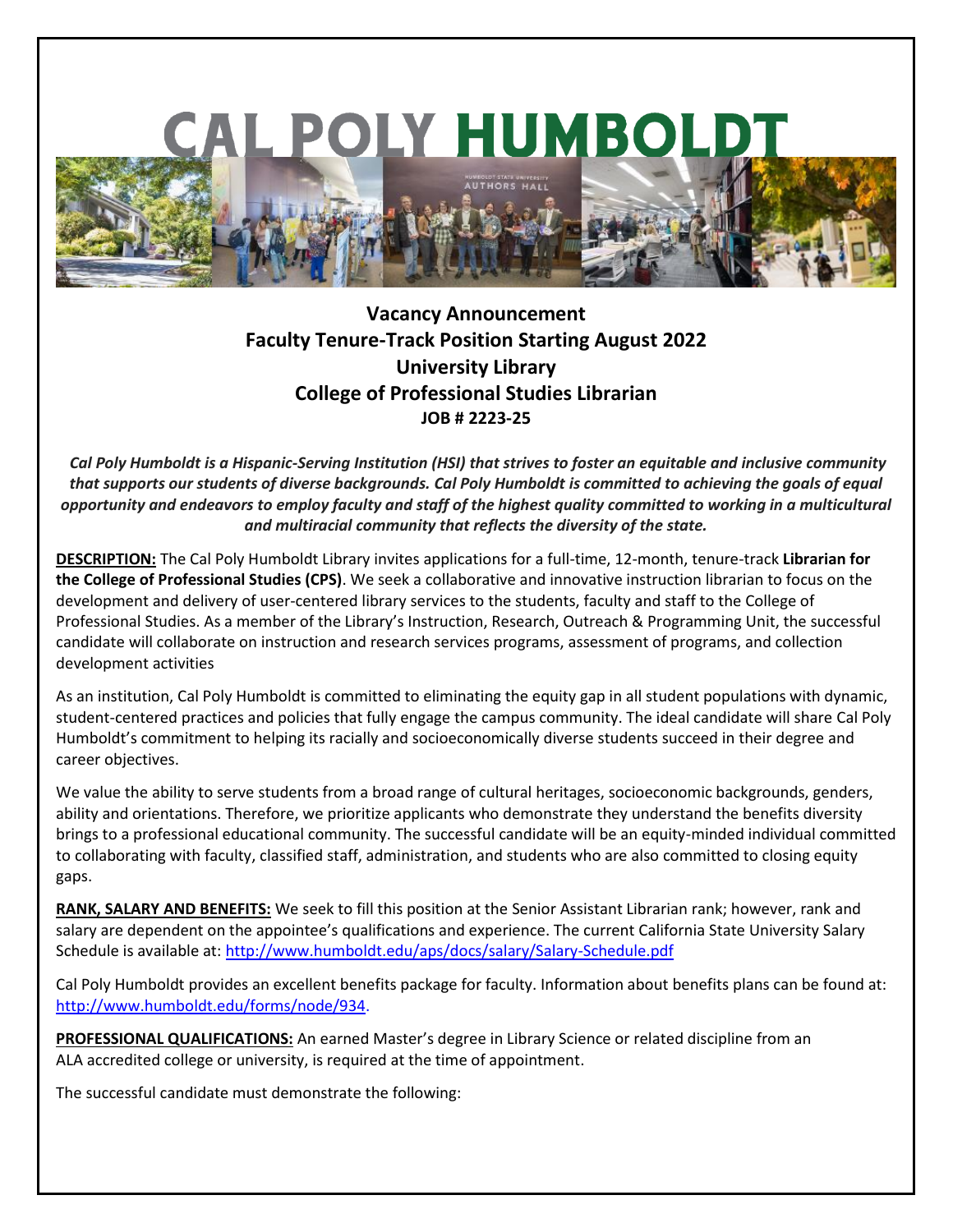- $\checkmark$  Experience with instruction or information literacy instruction;
- $\checkmark$  Evidence of commitment to working effectively with faculty, staff, and students from diverse ethnic, cultural, and socioeconomic backgrounds;
- $\checkmark$  Excellent written, verbal and interpersonal communication skills; and
- $\checkmark$  Experience in specialized and general reference service or consultation service.

Preferred qualifications for this position include:

- $\checkmark$  A degree in one of the disciplines taught in the College (Business, Child Development, Economics, Education, Kinesiology & Recreation Administration, Leadership Studies, Nursing, Psychology, or Social Work);
- $\checkmark$  One or more years of professional (post-MLS) academic or research library experience relevant to this position;
- $\checkmark$  Expertise in assessment or instructional design;
- $\checkmark$  Evidence of staying up-to-date and improving knowledge and skills pertaining to user needs and trends in academic libraries, information tools and resources, emerging trends in teaching and learning, instructional design, and related fields;
- $\checkmark$  Ability to develop, implement, and assess programs in ways that advance equitable and inclusive learning communities;
- $\checkmark$  Commitment to participating in professional development opportunities that build effectiveness in areas of inclusion, intercultural communication, and advancing diversity; and
- $\checkmark$  Research interest and methodologies that contribute to the understanding of diversity and equitable opportunities.

*Working in the state of California is a condition of employment for this position. Even if part or all of an employee's assignment can be performed remotely, the employee must maintain a permanent residence in the state of California. The employee must be able to accept on-campus instruction, as assigned, and come to campus when needed.*

At the time of appointment, the successful candidate, if not a U.S. citizen, must have authorization from the Bureau of Citizenship and Immigration Services to work in the United States. For information on the University policy on support for non-immigrant probationary faculty visa acquisition, please visit the Faculty Immigration Resources page: [https://extended.humboldt.edu/international-programs/immigration/faculty.](https://extended.humboldt.edu/international-programs/immigration/faculty)

Evidence of degree(s) is required at time of hire.

## **PROFESSIONAL DUTIES:**

- $\checkmark$  Provide effective outreach to and expert research consultation and services in support of learning, research, teaching, and scholarship to CPS students, faculty, and staff; including collaborating on CPS programs;
- $\checkmark$  Working with faculty, designs, teaches, and assesses instruction sessions and learning tools that integrate and support the curriculum;
- $\checkmark$  Applies learning theory and outcomes, pedagogical methods, and assessment to create effective instruction, and learning objects, that support face-to-face, hybrid and online courses;
- $\checkmark$  Participate in the Library's shared instruction program, including instruction to liaison areas, and information literacy assessment;
- $\checkmark$  Provides synchronous and asynchronous online instruction and reference services to support the College's hybrid and online courses and programs;
- $\checkmark$  Provides general reference assistance; assisting students and faculty in locating appropriate scholarly resources, data sets, etc.
- $\checkmark$  Consult with faculty to identify and integrate appropriate library resources and services, and open educational resources in the curriculum and projects;
- $\checkmark$  Collaborates with CPS faculty and students, and with Librarians in Collection Development, to assess and develop high-quality digital and print collections that support CPS and the University at large;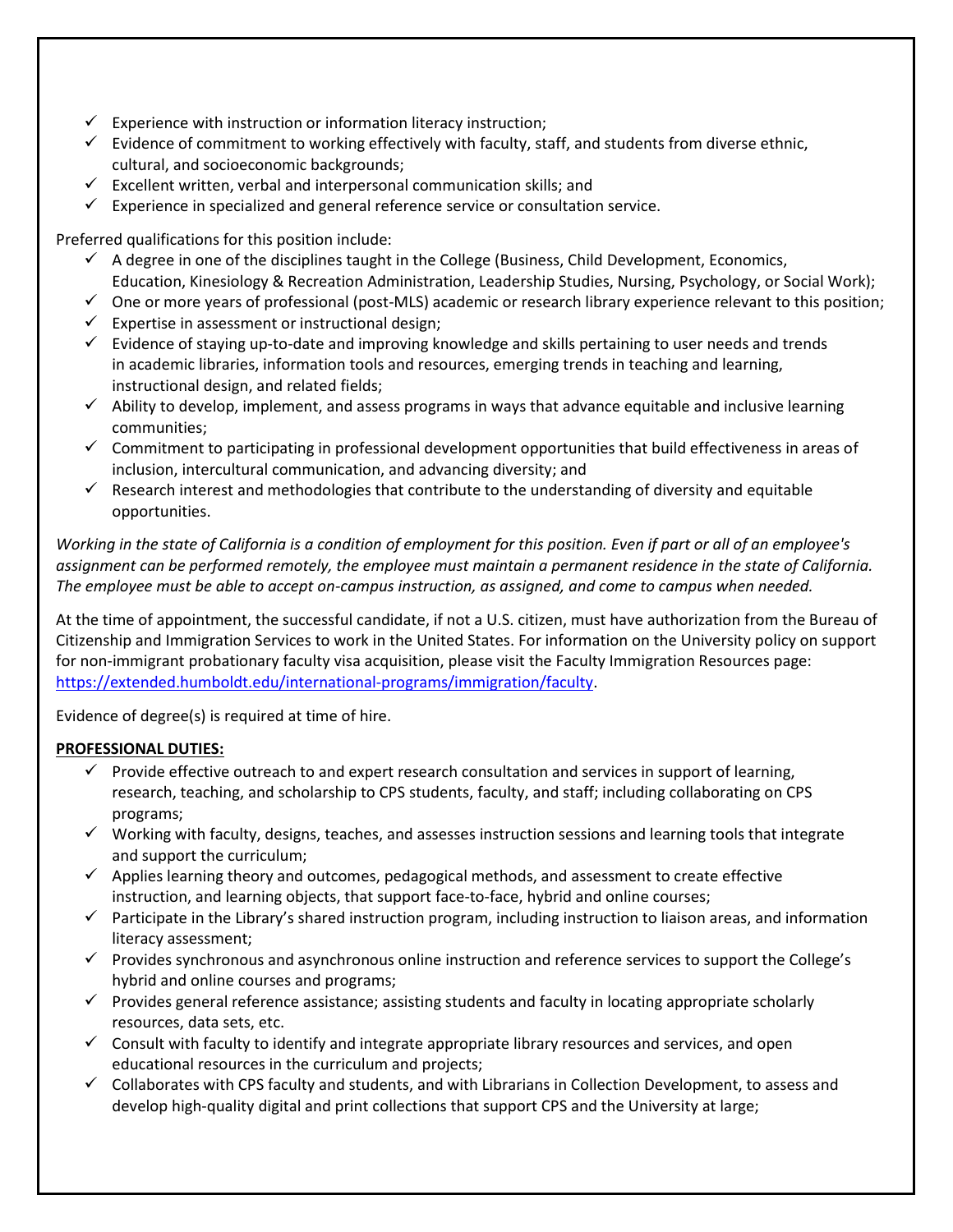- $\checkmark$  Provide reference and research support in retrieving statistical data, quantitative and qualitative data sets, including; advising cataloging or collection development on data set acquisition, and working with the Scholarly Communication & Digital Scholarship Librarian to support the institutional repository hosting data sets.
- $\checkmark$  Collaborates with the Library Marketing Team on outreach and programs.

Librarians are members of the faculty at Cal Poly Humboldt and professional responsibilities include: maintaining excellence in librarianship; research, scholarship, and/or creative activity; service to the University, profession, and to the community; participation in campus and system-wide committees; being generally available in the University Library during business hours; working collaboratively and productively with colleagues; and actively participating in academic functions.

Cal Poly Humboldt also continues to build unique and innovative learning opportunities for students, bridging the sciences, social sciences, arts and humanities. Cal Poly Humboldt is a leader in "learning communities" that build relationships between students, faculty, staff, administrators, and the community. These communities incorporate environmental and social responsibility.

**GENERAL INFORMATION:** Cal Poly Humboldt Library promotes teaching, learning, research, and scholarship by integrating information resources with innovative programs and services. Cal Poly Humboldt Library is committed to empowering community, lifelong learning, research and scholarship, connecting people and ideas to inspire learning through curiosity and creativity. For more information visit: http://library.humboldt.edu/ and our newsletter Check Out [the Library.](https://library.humboldt.edu/about/newsletters)

**Campus**: Cal Poly Humboldt, located in Arcata, California, 275 miles north of San Francisco, is part of the 23-campus California State University system and one of only three polytechnic universities in the system, with a strong history of acting on its ideals of social justice and environmental responsibility. Cal Poly Humboldt has been ranked as a top Western university (U.S. News & World Report) and a "Best in the West" college (Princeton Review). Cal Poly Humboldt has also been recognized as a Green College, and in 2016 won a national "Outdoor Nation" challenge. It is also a Military-Friendly, Vegan-Friendly, and LGBT-Friendly institution. Cal Poly Humboldt hosts nationally recognized performers, speakers, and art exhibitions and is a regional center for the arts. Cal Poly Humboldt students enjoy a rich campus life through more than 180 campus clubs, access to a state-of-the-art recreational facility, and 12 NCAA Division II athletic teams. Cal Poly Humboldt is committed to diversity in all forms; it has recently been designated a Hispanic-Serving Institution, is located amongst the largest population of American Indians in the state, and maintains strong relationships with the twelve federally recognized tribes in its service area. Cal Poly Humboldt's hometown of Arcata has a population of more than 17,000 and is known for its vibrant and welcoming community. Local elementary and secondary schools are ranked as high performers statewide and nationally.

**The College of Professional Studies** is one of three colleges at Cal Poly Humboldt. It includes the departments of Child Development, Economics, Kinesiology and Recreation Administration, Nursing, Psychology, Social Work, School of Business, and the School of Education. CPS offers the degrees of Bachelor of Arts, Bachelor of Interdisciplinary Studies (Leadership Studies), Bachelor of Science, Master of Business Administration, Master of Arts (Education and Psychology), Master of Science (Kinesiology), Master of Social Work, and various post-graduate teacher credentials. CPS educates individuals to be outstanding leaders in their fields, who share a powerful commitment to lifelong learning and promoting equity of opportunity in a diverse society. The college is a trend setter in hands-on learning and online education. Over 500 internship opportunities are offered to students every year. Detailed information about the College, its mission, and its programs can be found at: http://www.humboldt.edu/cps.

Cal Poly Humboldt sits on the traditional homelands of the Wiyot people in what is currently called Arcata, CA. The Wiyot people call the area Goudi'ni (over in the woods). The Cal Poly Humboldt campus in Northern California is in close proximity to several thriving Native American tribes and communities. Cal Poly Humboldt currently has the largest percentage of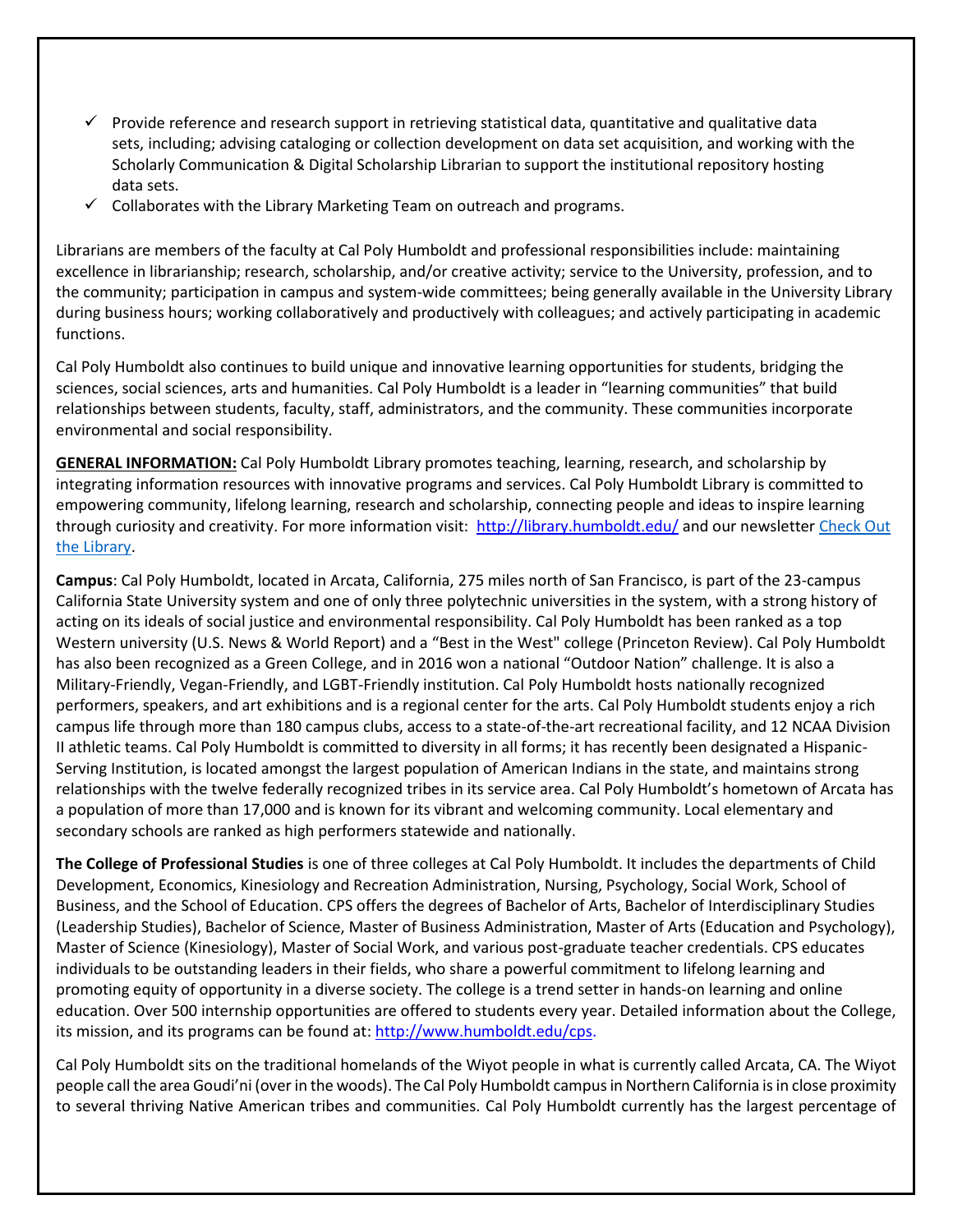Native American students in the CSU system and has over 30 Native American faculty and staff many from local area California Indian tribes. Cal Poly Humboldt is home to a number of leading Native American programs including the Indian Tribal Education and Personnel Program (ITEPP) and the Indian Natural Resource, Science and Engineering Program (INRSEP). There are also many opportunities at Cal Poly Humboldt to conduct research, teaching and community work on Native American history and cultures in Special Collections at the Cal Poly Humboldt library. The Humboldt Room in the Library has fantastic resources for tribally focused archive materials from the region. Cal Poly Humboldt strives to build a supportive and inclusive Native community and engages with Native communities through various initiatives and opportunities like the annual California Indian Big Time and Indigenous People's Week and a chance to network with other faculty and staff as part of the Cal Poly Humboldt Council of American Indian Faculty and Staff. For more information, please visit[:](http://www.humboldt.edu/nasp) [www.humboldt.edu/nasp](http://www.humboldt.edu/nasp)

**APPLICATION:** Qualified candidates should submit the following materials through Interfolio:

**Click here to apply**[: http://apply.interfolio.com/104194](http://apply.interfolio.com/104194)

- $\checkmark$  Letter of Application;
- $\checkmark$  Curriculum Vitae:
- **Diversity Statement** include your understanding of the barriers facing Black, Indigenous, and other people of Color (BIPOC) in higher education and your past and/or future contributions to inclusive student success, including equitable access and outcomes through teaching and professional or public service. Applicants are encouraged to highlight any contributions they have made towards the inclusivity of students from the LGBTIQ+ community (2 page limit);
- $\checkmark$  Graduate Transcripts (unofficial copies are sufficient for initial review); and
- $\checkmark$  Names and Contact Information for Three (3) Professional References.

Additional application materials may be requested at a later time.

Please direct any questions pertaining to this position, the University Library, or Cal Poly Humboldt to:

**Garrett Purchio, Search Committee Chair University Library Cal Poly Humboldt 1 Harpst Street Arcata, California 95521-8299 Phone: (707) 826-5589 Email: [garrett.purchio@humboldt.edu](mailto:garrett.purchio@humboldt.edu)**

**APPLICATION DEADLINE:** This position is open until filled. First consideration will be given to completed applications received no later than **April 15, 2022.** Early response is encouraged.



*See more photos a[t Cal Poly Humboldt](https://www.flickr.com/photos/humboldtstate/albums/with/72157661951987299)'s Flickr page.*